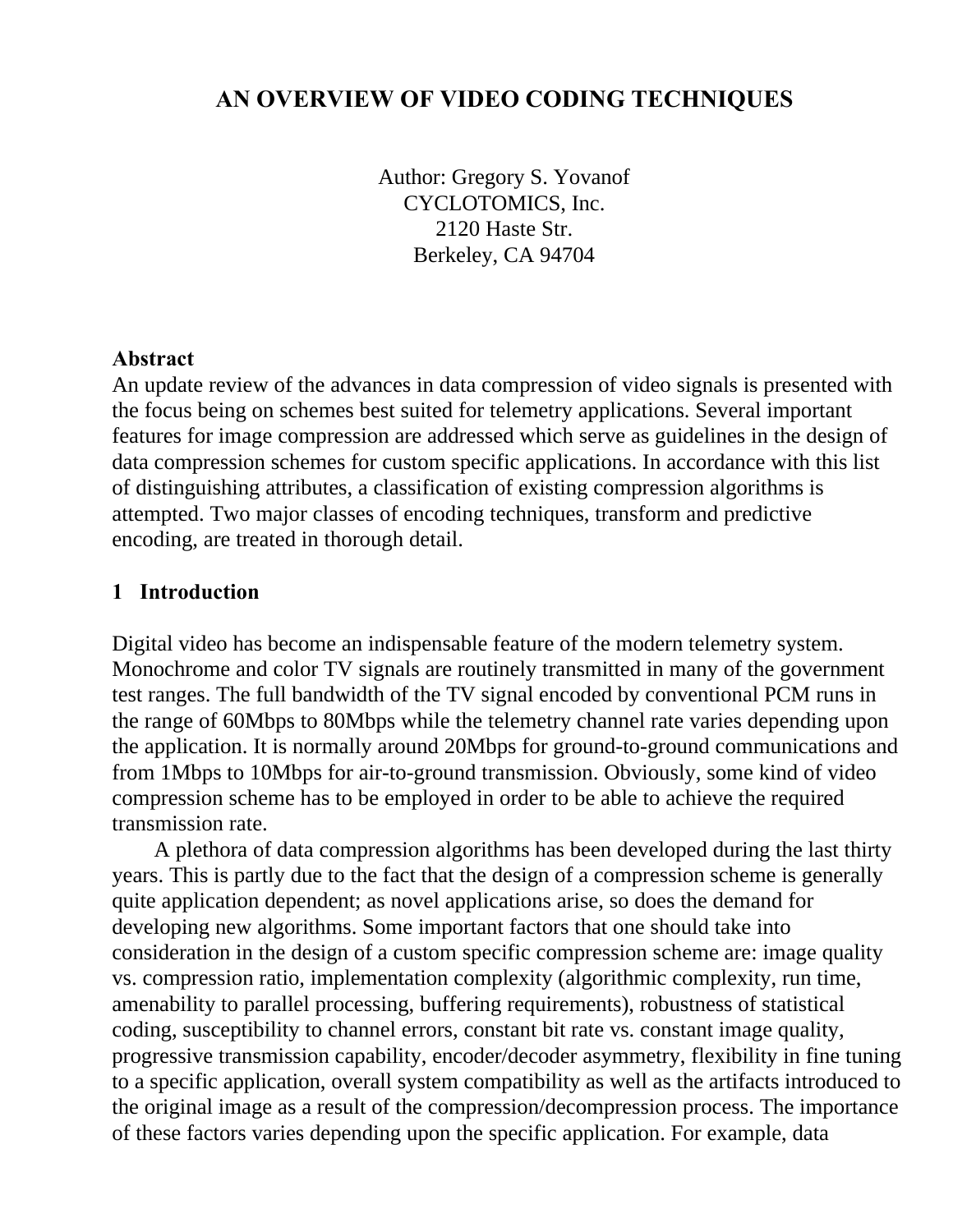compression algorithms used in transmission systems are greatly constrained by real time and on-line considerations which limit severely the size and complexity of hardware. Other important issues in the design of such systems are the requirement for a constant bit rate, the robustness of an algorithm to the effects of channel errors and, finally, the requirement that the encoder and the decoder be of comparable complexity. On the other hand, for storage systems, compressor requirements are less stringent since much of the processing can be done off line. However, the decompression should be fast in order to reduce turn around or response time.

A classification of existing data compression schemes is given in table 1. The distinguishing attributes upon which this classification is made are: **a**) *dimensionality*: algorithms are classified as one dimensional schemes (for processing of data files, digitized speech, etc.) and multidimensional ones (e.g., for processing of still images or video). **b**) *lossless* vs. *lossy* algorithms. The former are able to reconstruct the original data exactly, whereas the latter introduce some distortion as a trade-off for improved compression ratio. **c**) *statistical* schemes, which require some a priori knowledge about the data source (i.e., training), vs. *adaptive* (learning) schemes, which start with no a priori information about the data source and attempt to get an estimate of the source statistics on the "fly" as they process the data. **d**) *fixed* vs. *adaptive* coding, in the sense that the parameters used are fixed or change as a function of the nonstationary data statistics.

For the rest of this paper we focus our attention on the study of video compression techniques and more specifically those ones which show some promise for use in the stringent environment of telemetry system's where bandwidth, power, size and cost, effectivenes are of prime importance.

# **2 Picture/Video Compression Techniques**

General image compression algorithms can be classified into four main categories: Pulse Code Modulation (PCM), Predictive coding, Transform coding and Interpolative/ extrapolative coding. Besides theses four classes there are other schemes that may not fall into any of these classes but they have been developed to meet the requirements of a specific application.

# **2.1 Pulse Coding Modulation (PCM)**

PCM is a discrete space, discrete amplitude representation of imagery information. PCM has been used as a video digitizing scheme for the purposes of storage and transmission and also for digitizing prior to the application of other more sophisticated compression algorithms.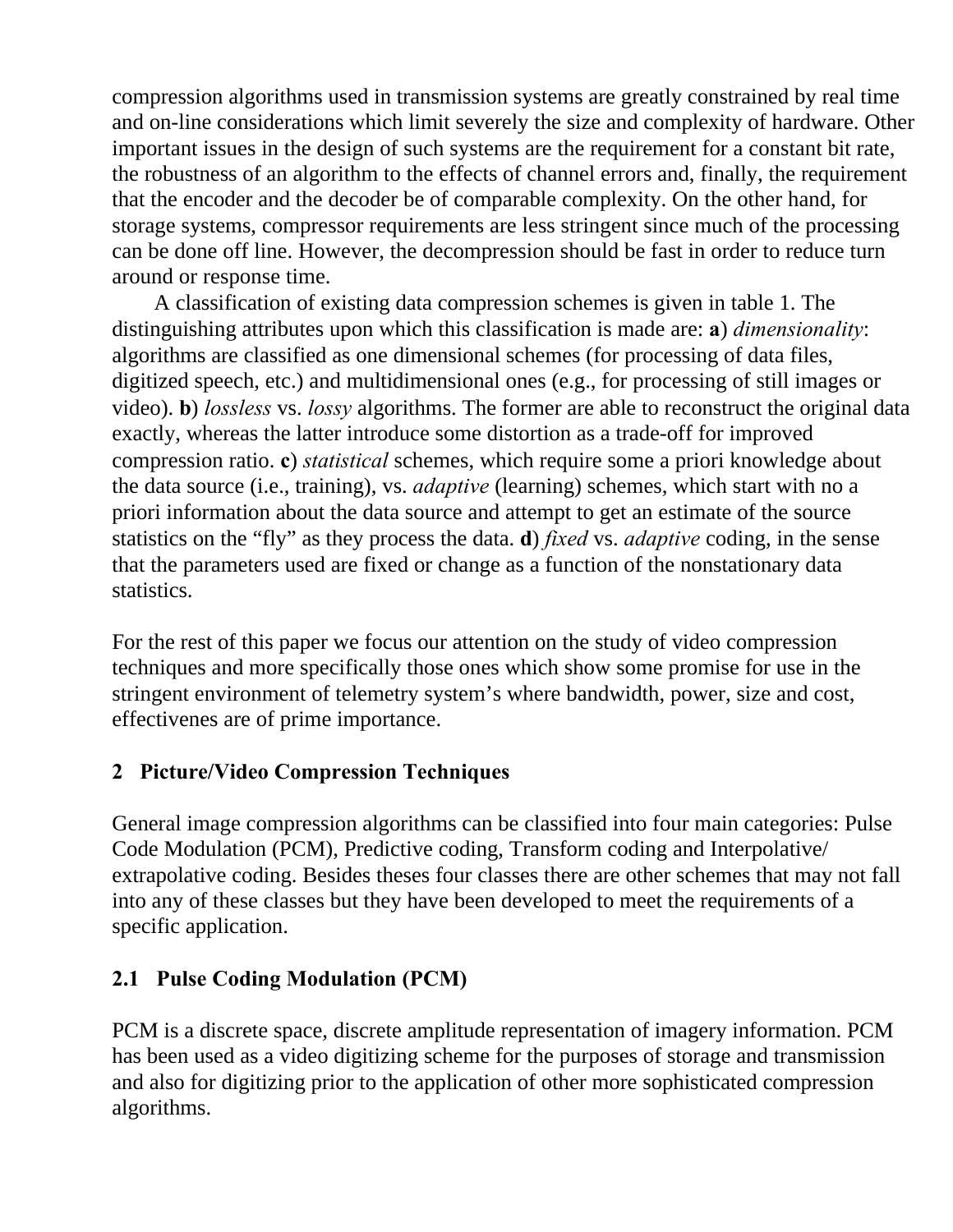The design of the quantizer for the PCM coding of monochrome signals can be based upon psychovisual criteria (e.g., Weber's law, which implies that the visibility of a given amount of quantization noise decreases with the luminance level, and therefore coarseness of the PCM quantizer can be increased with the luminance level). However, practical considerations generally dictate the rise of a uniform PCM quantizer on a gamma corrected monochrome camera signal. Under most viewing conditions, 7 or 8 bpp give a good video quality. For monochrome TV with a sampling rate of 8 MHz, this amounts for a bit rate of 56 to 64 Mbits/sec, a prohibitive data rate for most practical applications. Quantization with less than 5 bpp introduces contouring artifacts. Quantization noise which can be visible due to the coarseness of quantization can be reduced in many ways, e.g., by pre- and post- lowpass filtering or by a technique called *dithering*, which consists of adding pseudo-random noise to the picture before quantization, and later at the receiver subtracting the same noise from the quantized picture.

Perceptual considerations become more important in quantization of color signals [18]. Color images can be quantized as three independent component colors or as a composite color signal. Most practical color coding systems encode *color components* as opposed to the composite color signal. The simplest components to use in the PCM coding of component colors are the R,G,B tristimulus values of the pels that are usually available by a color camera. It is not necessary to quantize each of them with the same accuracy, since quantization noise is not equally visible in each of these components. Experimental results show that fewer bits can be used in the quantization of the red and blue components compared to the green signal. However, much more bandwidth efficiency can be achieved by quantizing other color components such as the Y,I,Q components that make tip the NTSC color signal or the Y,R,-Y,B-Y components that both European color TV standards, known as PAL and SECAM, employ. The total bits required for the PCM encoding of the chrominance signals is substantially smaller than the bits required for coding of the luminance (Y) component. In general, chrominance bits take up about 10-20% of the luminance bits. Sampling and quantization of the *composite color* signal requires special considerations due to the existence of the color subcarrier  $f_c$  $(f_c = 3.58 \text{MHz})$ . At first, in order to avoid aliasing and to minimize quantization noise patterns, sampling should be at a harmonic of the line frequency for NTSC, and an odd harmonic of half the line frequency for PAL. Two sampling frequencies are commonly utilized:  $3f_c$ , and  $4f_c$ . Sampling at  $4F_c$  allows considerable simplifications of further processing such as filtering and coding. As for the number of quantization levels, it is generally agreed that 9bpp are required for the PCM encoding of the composite signal.

A simple design has been proposed for the digital coding of the NTSC color TV signal for telemetry applications [25]. It transforms the Y,I,Q components into Y,R-Y,B-Y components, PCM encodes them and transmits the R-Y,B-Y components on a line alternating basis resulting in an allocation of 33% of the transmission capacity to chroma information.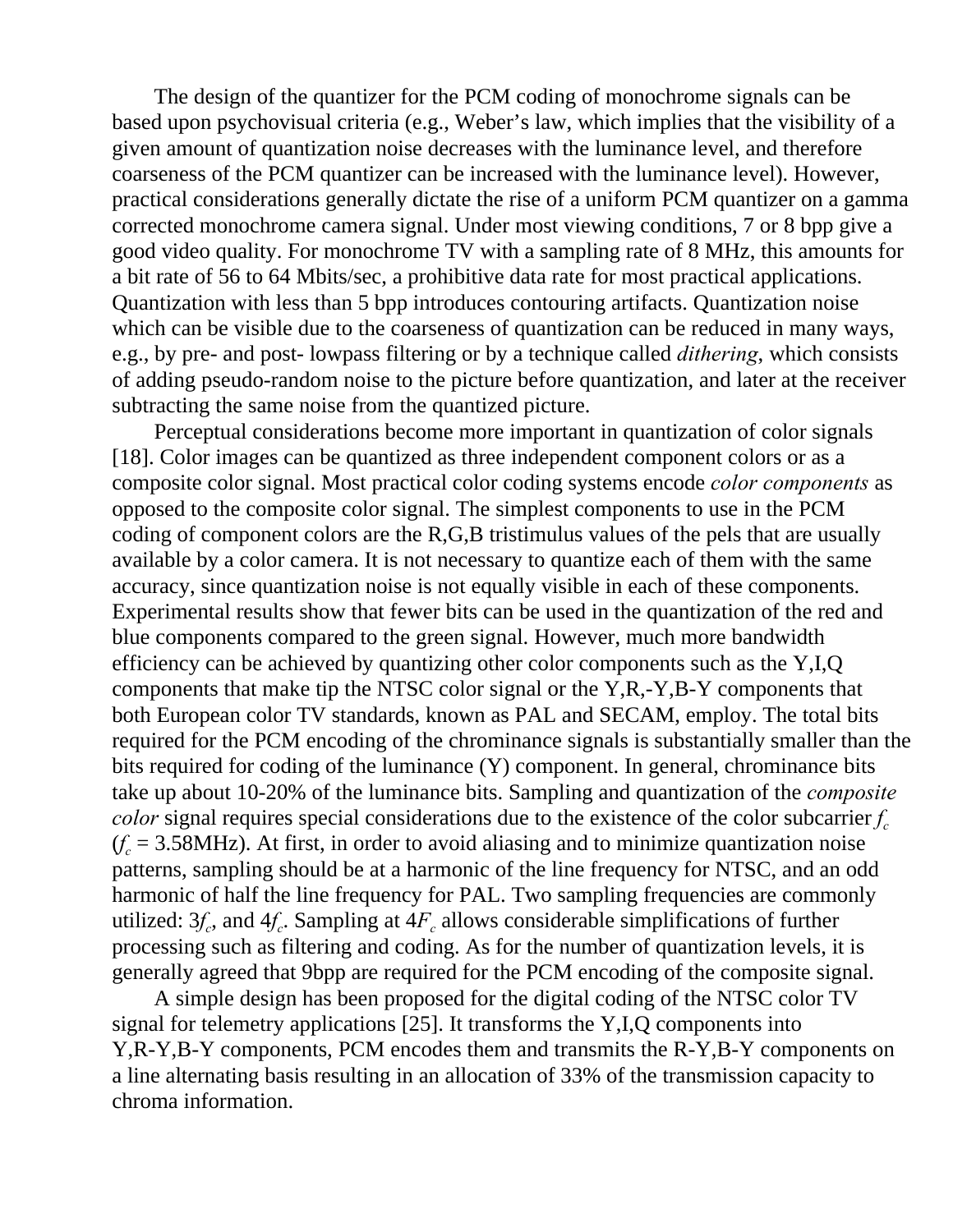## **2.2 Predictive Coding**

Often, the available imagery data has statistical dependency or redundancy from one sample to the next. In such cases predictive coding schemes are employed. The principal components of a typical predictive system are its predictor and quantizer. An important aspect of this scheme is that prediction is based on the output rather than the input samples from the past. This results in the predictor being in the feedback loop around the quantizer so that the quantizer noise at a given step is fed back to the quantizer at the next step (fig.1). This has a stabilizing effect that prevents accumulation of errors in the reconstructed signal. The main advantage of a predictive system over a PCM system is the exploitation of statistical redundancy so that only uncorrelated data with a reduced variance are presented to the quantizer. Thus, the expected effectiveness of a predictive system is directly related to the covariance of the data. Depending upon the number (L) of levels of the quantizer, a distinction is often made between Delta Modulation (DM), for which  $L = 2$ , and Differential Pulse Code Modulation (DPCM), with L greater than 2. The DM has not found great use in image compression, due basically to the high sampling rates that it requires. On the other hand, DPCM is currently the most widely used video coder, mainly, due to its simplicity and ease of implementation. This technique allows compression ratios around 2.5:1. Adaptive DPCM (ADPCM) schemes achieve compression ratios around 4:1.



Figure 1: DPCM system.

In DPCM coding the signal is first sampled at or around its Nyquist rate. The differential signal which is quantized and coded for transmission comes from the difference between the actual pixel to be encoded and a prediction of its value. In its simplest form, DPCM uses the coded value of the horizontally previous pel as a prediction (*one-dimensional intrafield coding*). More sophisticated predictors achieve better performance by using more pels in the present field as well as previous fields and frames. These two- and three-dimensional predictors are called *intrafield*, *interfield* and *interframe* predictors, respectively. The two-dimensional prediction reduces the error on vertical edges, but increases the error on horizontal edges as compared to one-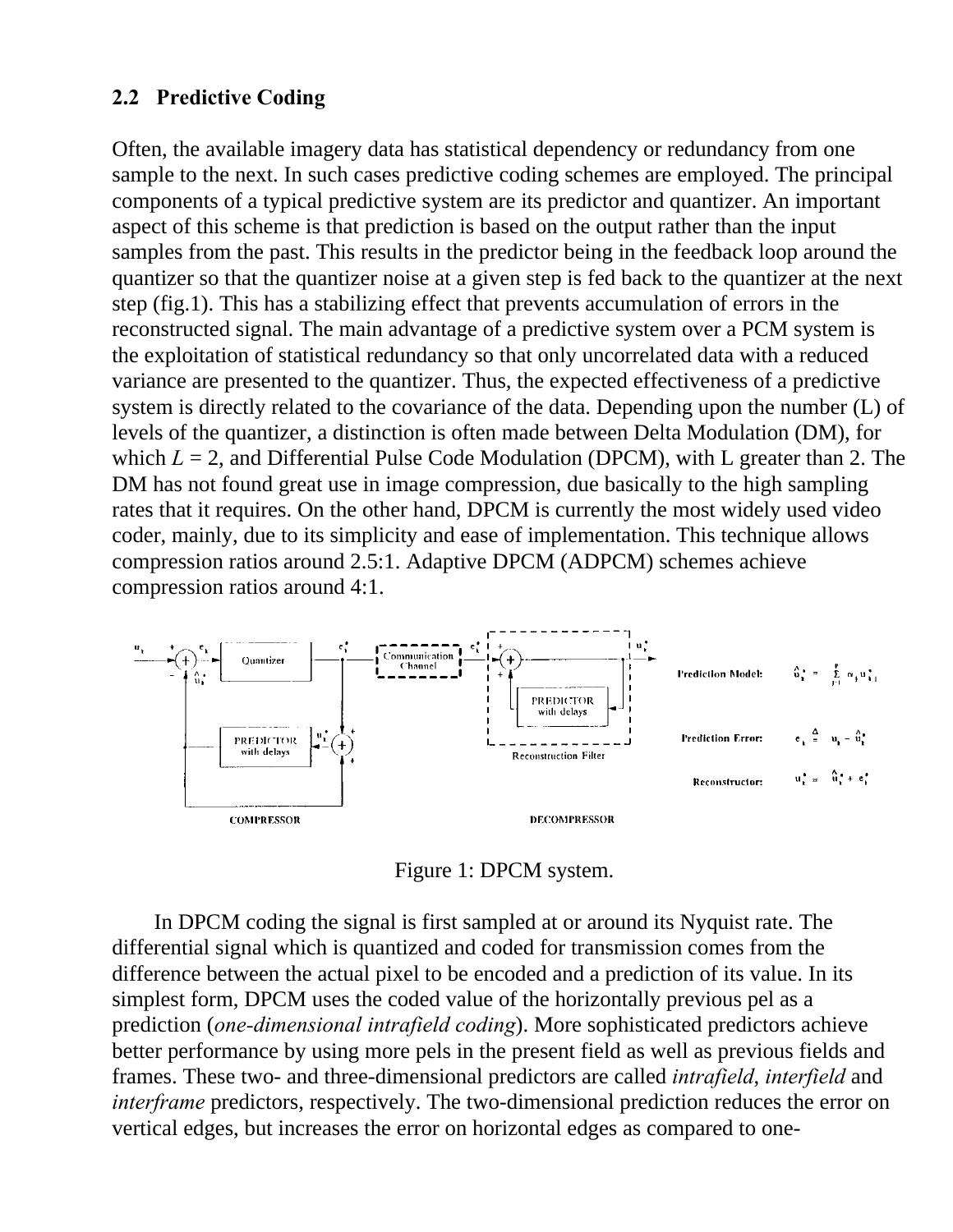dimensional ones. However, the overall peak prediction error is reduced considerably with two-dimensional predictors. Various types of linear predictors have been used, such as, autoregressive (AR), moving average (MA) or Kalman filter ones [13]. It has been shown [28] that a moving average (MA) predictor is more suitable for Synthetic Aperture Radar (SAR) data compression than the more widely used AR predictor. Furthermore, predictors can be either fixed or adaptive. In the latter case, the prediction is switched from a set of predictors, with the decision of switching based upon some calculation from previously encoded pels. In the case of intraframe coding, such calculations are: a) a measure of directional correlation, which is being used for the selection of a predictor along the direction of maximum correlation (e.g., Graham's predictor) and b) the absolute prediction error for each predictor under consideration, the one with the least absolute error is chosen in order to encode the current pel. The performance of a predictor depends heavily on the busyness of the image. For scenes with low details and small motion, interframe prediction achieves the best compression. In scenes with higher detail and motion, interfield coding has an advantage. As the motion in the scene is increased further, intrafield coding does the best. The RCC-209-88 test range standard for transmission of monochrome digital video signals employs a one-dimensional DPCM coding scheme, so that no degradation of vertical resolution occurs. Also it does not allow for any interframe coding, since this would blur of objects in motion [23]. The performance of interframe coders improves considerably, in terms of both the achieved compression ratio and image quality, when the speed and direction of moving objects is taken into account. In *motion compensated interframe coding* schemes, the direction of motion of the object is tracked either by a block matching technique or by a pel recursive technique [22]. Pel recursive techniques are preferable in scenes with multiple moving objects. A DPCM codec with a variable stage motion search using block matching was recently applied to a test frame sequence provided by NASA with very good results [17] (1.35 bpp average bit rate was reported). Special consideration has to be taken in the design of predictors for color signals. In the case of component color coding, an adaptive predictor is usually designed to match the characteristics of the luminance component alone and then the same predictor is used for encoding of chroma, components. Design of predictors for the composite NTSC signal poses extra difficulties, since most of the correlation in the adjacent pels is lost due to the presence of modulated chrominance components. Nevertheless, a few codecs of this type have been designed [24].

The differential signal is quantized with a fixed or adaptive quantizer. Three types of degradations may be seen as a result of DPCM quantization. These are referred to as granular noise, slope overload and edge busyness. It has been realized for some time that, for subjective reasons, quantizers should not be designed based on the Mean Square Error (MSE) criterion but, rather, on psychovisual criteria. Adapting the DPCM quantizer by adjusting the number of quantization levels according to the local activity in the image results in considerable reduction of the bit rate. Clearly, the quantizer output bit, rate for a DPCM codec must exceed 1 bpp. Experimental results have shown that the distribution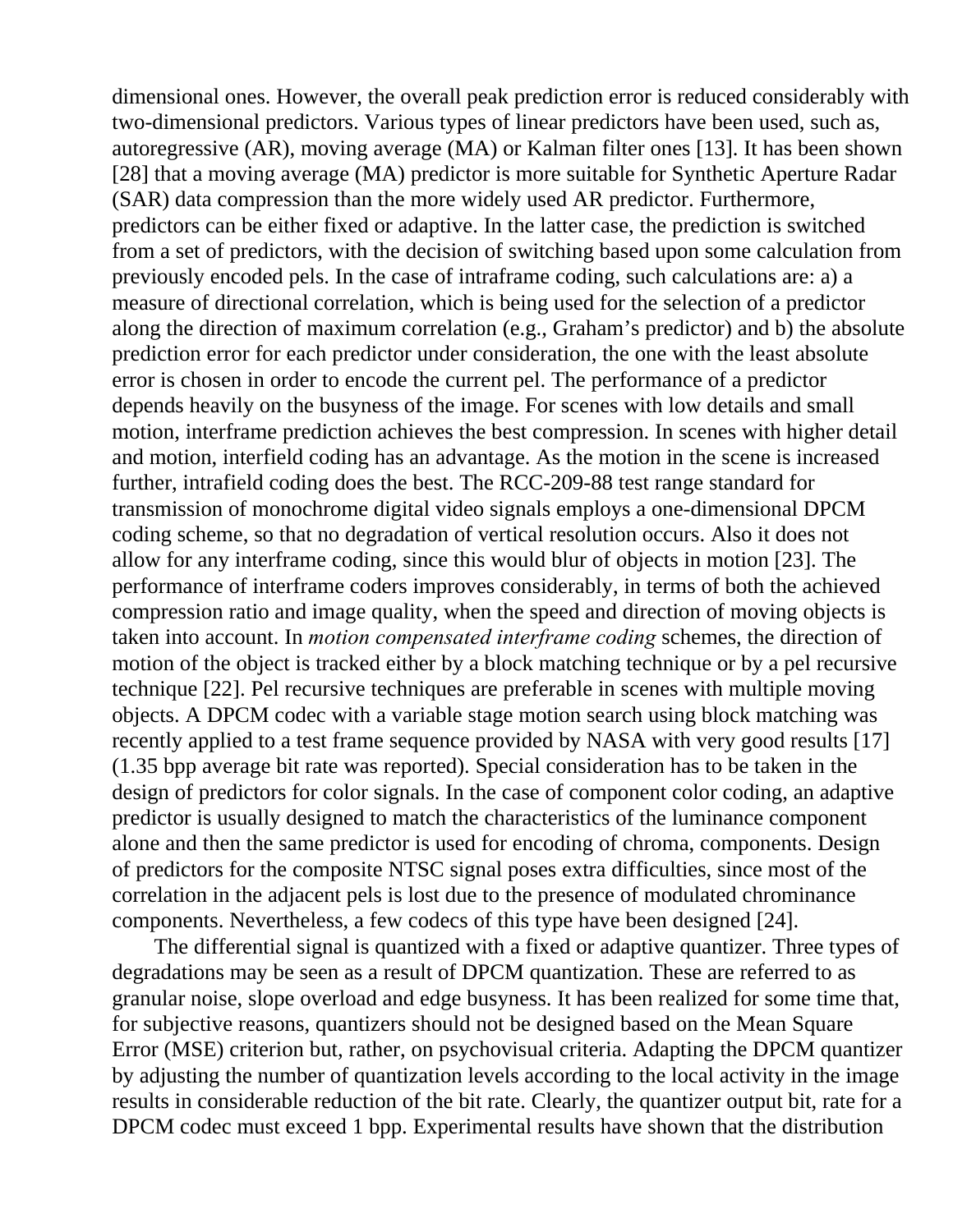of' the quantizer levels for most images is highly nonuniform and, therefore, further lossless compression can be achieved by using variable-wordlength codewords. The Huffman code (sometimes referred to as entropy coding), the Lempel-Ziv [27] and the arithmetic code [5] are one dimensional lossless compression schemes that have been utilized for the compression of the DPCM codewords. The resulting concatenated coding algorithms are often called Variable Length DPCM (VLDPCM). For most pictures the average bit rate using a lossless coding scheme is about 1 bpp less than the corresponding bit rate for a fixed length code. However, one disadvantage of variablelength coding is that it normally requires a rate buffer for channel rate equalization. This, in turn, increases the complexity of the system.

One important aspect in the design of predictive codecs is the effect of transmission bit errors to the reconstructed image. Due to the differential feature of DPCM coding, a single bit error in any pel introduced by the channel noise usually propagates and could possibly affect all subsequent pels. The situation gets worse with VLDPCM, where a misinterpretation of a single bit may result in desynchronization of the entire bit stream since the codeword's length is not fixed. Several methods for enhancing VLDPCM images corrupted by transmission errors have been proposed [14]. One commonly used technique is hybrid PCM/DPCM, where predictor coefficients are periodically set to zero and during the resetting a PCM value is transmitted. Most techniques, though, fail when transmission takes place over very noisy channels in which case the only resource may be the use of powerful forward error correcting codes (e.g., Recd-Solomon or convolutional codes).

VLDPCM codecs for telemetry applications have been implemented in hardware and are available today [11,9].

### **2.3 Transform Coding**

In transform coding compression is achieved by an energy preserving transformation of the given image pels into another set such that the maximum information is packed into a minimum number of samples [12]. Most commonly used transforms are linear transformations. The Karhuncn-Loéve (KLT) is the best linear transformation in the sense that it leads to uncorrelated coefficients. But, it is rarely used in practice because of its computational load. On the other hand, the Discrete Cosine transform (DCT), which is a suboptimal algorithm, has been proved to be the best linear transformation for practical applications. DCT is preferred over the KLT, since the DCT is signal independent, it is a good approximation to the KLT for a large class of signals with low-pass spectra, and can be computed by means of fast algorithms. Other transforms that can be computed by means of fast algorithms are: Discrete Fourier (DFT), Hadamard-Walsh (WHT), Haar, Slant and Discrete Sine transform (DST).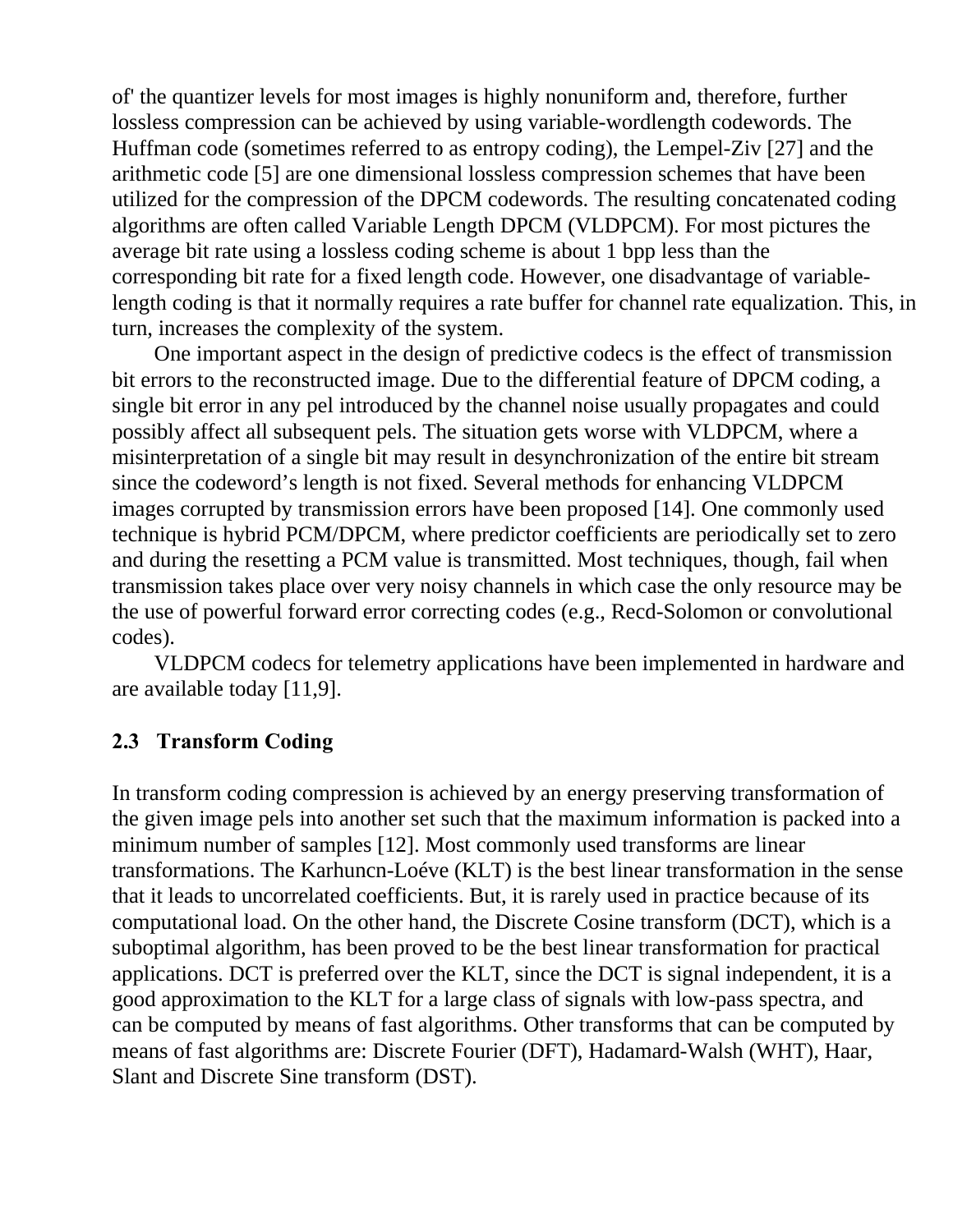Several parameters can be optimized in the design of a transform codec. The specific shape and size of the transform processing block affect directly the performance and quality of the compression scheme. Extensive simulation results have shown that for a large class of images square blocks of size 16x16 pixels yield the best performance. The optimization of the quantization levels can be based on the mean square error criterion as well as preceptual criteria. Transform coding may also be adaptive by adjusting the parameters of the coder to match local variations for nonstationary images. In connection with hybrid codecs, motion-adaptive techniques have been investigated, particularly, for reducing the blurring of moving objects.

In coding of color signals approaches similar to those for DPCM coding have been taken. In general, component coding achieves better performance, whereas coding of the composite signal sometimes yields simpler implementations since it avoids computing the signal components. Notice, though, that not all linear transforms are appropriate for compressing composite color signals. Such a transform should contain among its basis vectors both sine and cosine functions in order to be able to match the phase and amplitude of the color subcarrier  $f_c$ . These vectors are present in the KLT and DFT transforms but not in the DCT.

A drawback in transform coding is the introduction of artifacts known as "blockingeffect" when operating at very low bit rates. Methods for the reduction of blocking effects have been recently suggested [20]. Recursive Block Coding (RBC) is an important new technique which extends the KLT concept and, at the same time, substantially reduces the blocking effect [8].

In general, transform coding is conceived as being superior among the various compression techniques. However, it suffers from a major drawback i.e., its computational complexity for real time implementations. With the evolution, though, of VLSI technology and its widespread use, the hardware complexity of transform coders may not remain a disadvantage for very long. For example, a concurrent VLSI architecture for the implementation of a 16x16 DCT operating at a 14.3 MHz sample rate it is known to exist [26].

### **2.4 Hybrid Transform Coding**

Hybrid transform coding combines the advantages of simple hardware complexity of DPCM coders and the high performance of transform coders, particularly at low bit rates (e.g., less than 1 bpp). Both intraframe and interframe hybrid techniques have been developed. Intraframe hybrid transform coding is typically implemented by first transform coding in one spatial dimension and then predictive (DPCM) coding of the transform coefficients in the other dimension [3]. The theoretical framework for quantization and coding of hybrid transform values is very similar to that of transform coding itself. It is easily adaptable to coding and filtering of noisy images and to changes in data statistics. It is less sensitive to errors than DPCM, but is not as robust as transform coding. Its coding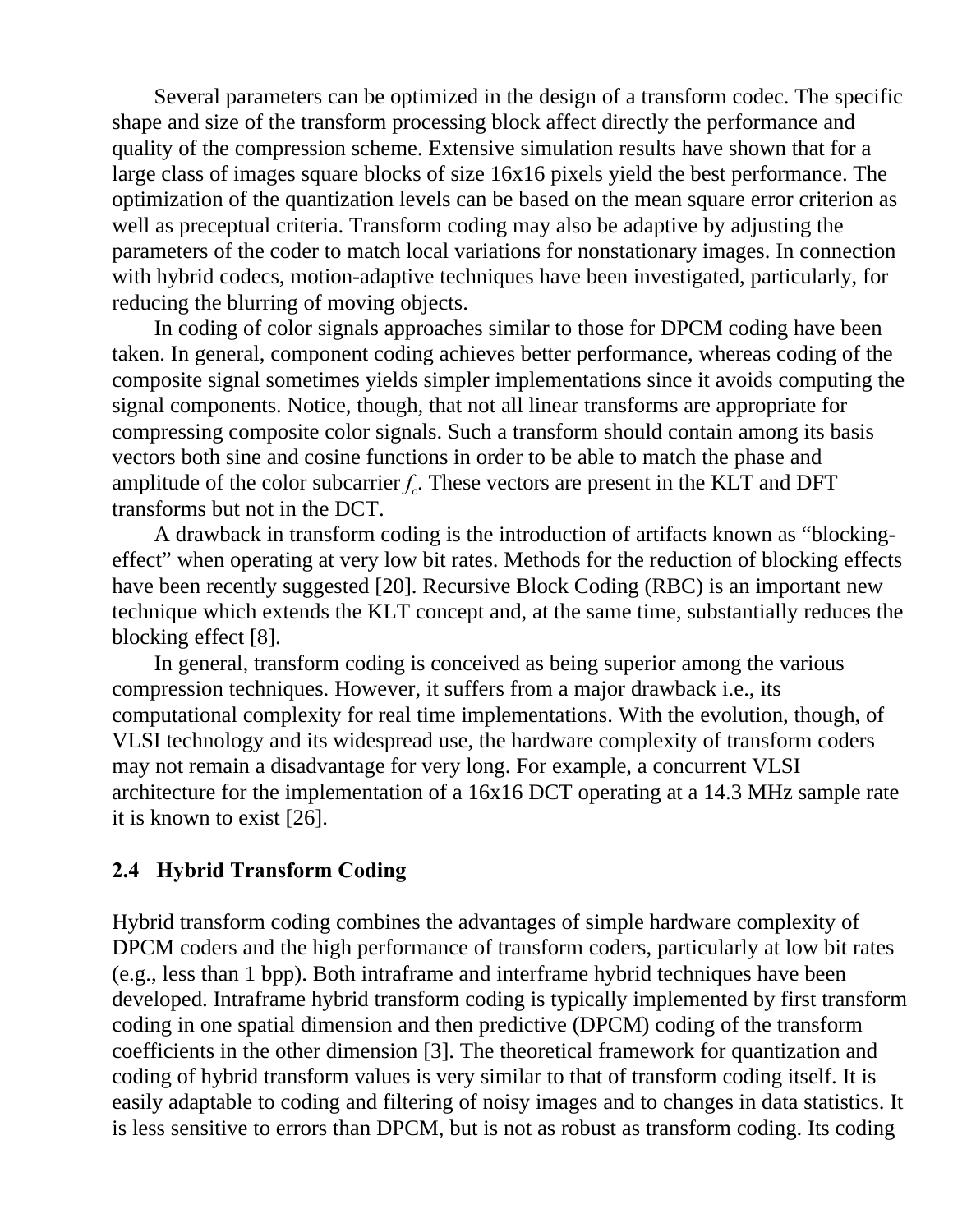performance lies between transform coding and DPCM. Experimental results of adaptive interframe hybrid transform coding are comparable to adaptive interframe transform coding, which is much more complex to implement. With interframe hybrid transform coding, motion compensation can also be used to reduce the bit-rate significantly.

Hybrid coders have been implemented for real-time data compression of images acquired by remotely piloted vehicles [21] as well as for video coding at sub-primary rates [22, ch.6.6.2]. Typical compression ratios achieved by the Hybrid transform coding are around 8:1.

#### **2.5 Interpolative/Extrapolative Coding**

Most commonly used interpolators are zero-order and first order (linear) interpolators, resulting in compression ratios around 4:1. Highcr order polynomials or cubic splines can also be used, but their complexity does not justify the improvement on the image quality. In some cases, it is possible to improve the quality of interpolation by using estimates of motion objects in the scene (e.g. motion adaptive interframe interpolator). In general, interpolative coders are useful for applications where a very low bit rate is required, and where it might not be possible to encode each sample (e.g., during buffer overflow).

### **2.6 Other Coding Algorithms**

A number of important coding schemes do not fall in any of the previously discussed four classes of coders. Among them, four well promising schemes are: vector quantization, subband (pyramid) coding, second generation techniques and fractal transform. This section briefly discusses these techniques.

*Vector Quantization* (VQ) has emerged recently as a powerful technique for image and video coding [10]. The main advantage of VQ is the simple receiver structure which consists only of a look up table. VQ is a mapping of an input vector to an output reproduction vector which is chosen from a finite dictionary. The critical encoding task of VQ is to find, according to a well defined metric, the best matching codevector from the codebook for a given input vector. A lot of research has been done in developing efficient methods of creating the codebook from a set of training images. The LGB algorithm [19] is an optimum iterative procedure based upon the MSE criterion. A problem with LGB and its variants is the excessive time in building the codebook, something that should be expected since it is essentially all exhaustive search. Another method developed by Equitz is called *Nearest Neighbor* algorithm and has computational complexity that grows only linearly with the size of the training set but its storage requirements are doubled compared to LGB. *Multistage* VQ reduces both the search time and the storage requirements. However, the principal alternative to quantizers based on the LGB algorithm is the *lattice quantizer* [4]. While the effectiveness of VQ is undisputed, a major obstacle to its use is the computational complexity of real-time implementations. Nevertheless, significant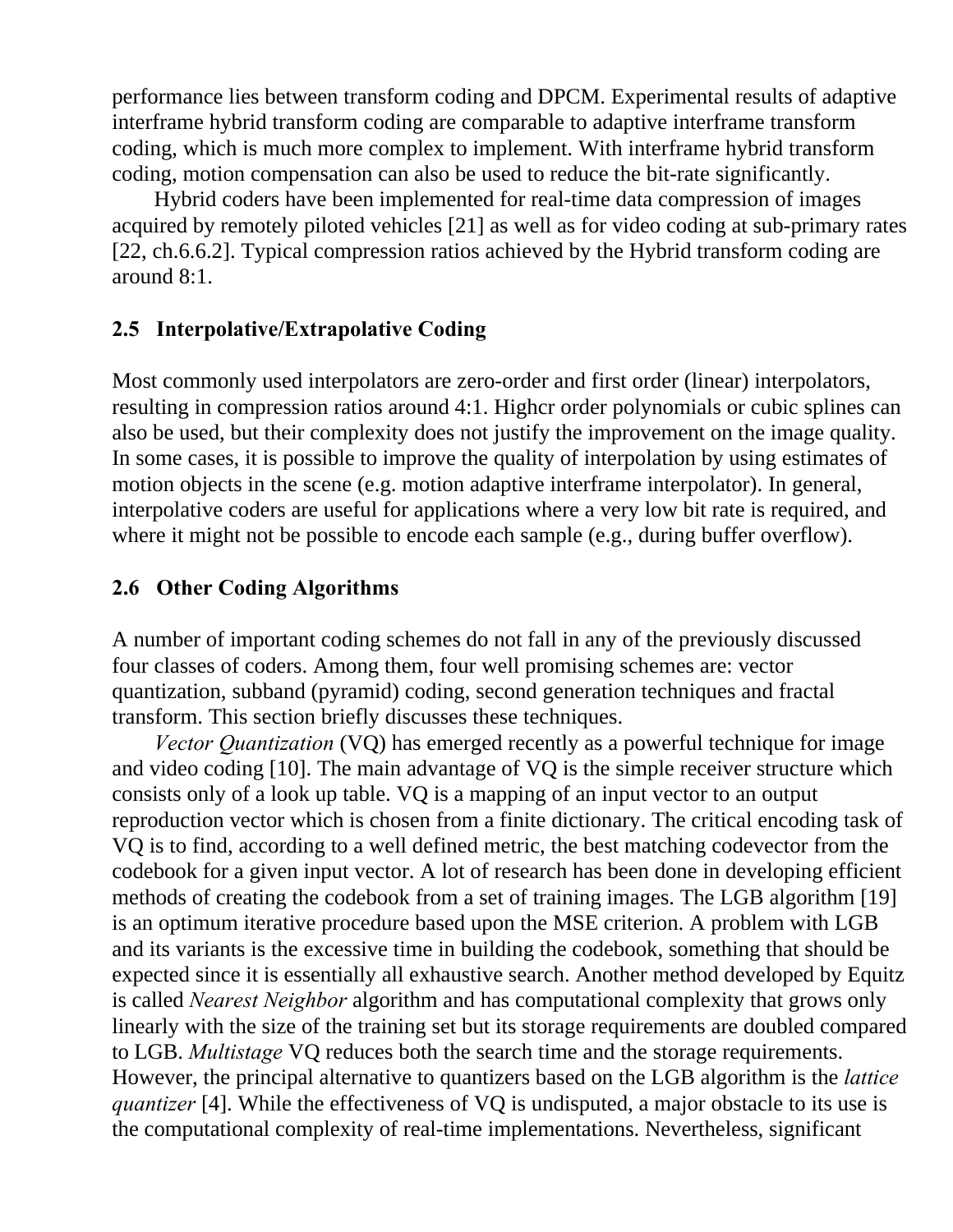improvements have been made in the design of real-time image and video coders by using dedicated VLSI processor architectures [7,6]. As VLSI technology continues to improve, the real-time implementation of VQ coders will become more attractive.

*Subband coding* (SBC) combines features of predictive and transform coding methods, achieving compression ratios around 10:1 [29]. The basic idea behind SBC is to split up the frequency band of the signal and then DPCM code each subband with coders carefully matched to the statistics of the subband. In addition to the good compression ratio, this scheme also lends itself nicely to progressive transmission (a desirable feature in a browsing system). SBC is related to the synthetic-high-system introduced by Schreiber et al. in 1959, as well as the recent *pyramid* coding method of Burt and Adelson [1].

The functional principle of synthetic-high-system also gave a lot of insight to develop a whole new class of algorithms, collectively known as *second-generation techniques* [16]. Recent neurophysiological results about the human visual system strongly suggest the use of contour-texture models for image processing and coding. Second generation techniques rely on this picture description model in order to achieve compression ratios as high as 70:1 on grey-level still pictures. The picture segmentation is usually based upon pattern recognition and artificial intelligence approaches.

Recently, Professors M. Barnsley and A. Sloan at the Georgia Institute of Technology developed an innovative technique called *fractal transform* for compressing and analyzing of digital pictures. A practical system implementing this transform was funded by the Defense Advanced Research Projects Agency (DARPA) and its performance was demonstrated in November, 1989. The system, operated by a trained operator, took about 100 hours to compress a 780-by-1024 pixel photoreconnaissance satellite image, but, achieved compression ratio greater than 1000 to 1. An updated fully automated implementation of the fractal transform on an AMT distributed array processor, can process a 256x256 pixel black and white image in under 10 sec. Barnsley estimates that putting the transform on a special chip would allow it to handle up to 30 pictures per second. Barnsley and Sloan are also currently looking at applying their transform to the high-definition TV (HDTV) [2,15].

### **3 Conclusion**

In this study we discussed the fundamentals as well as some details of several basic and state of the art techniques in video compression. Emphasis was put on techniques which are either currently applied to or have the potential of future application to telemetry systems.

Predictive coding is extensively used in the telemetry systems of today, mainly because of its simple hardware implementation which is appropriate for real time applications. A lot of work, though, remains to be done in the area of adaptive predictive coding. In the meanwhile, advances in VLSI design make the hardware implementation of transform coding more appealing. Hybrid transform coding emerges as an important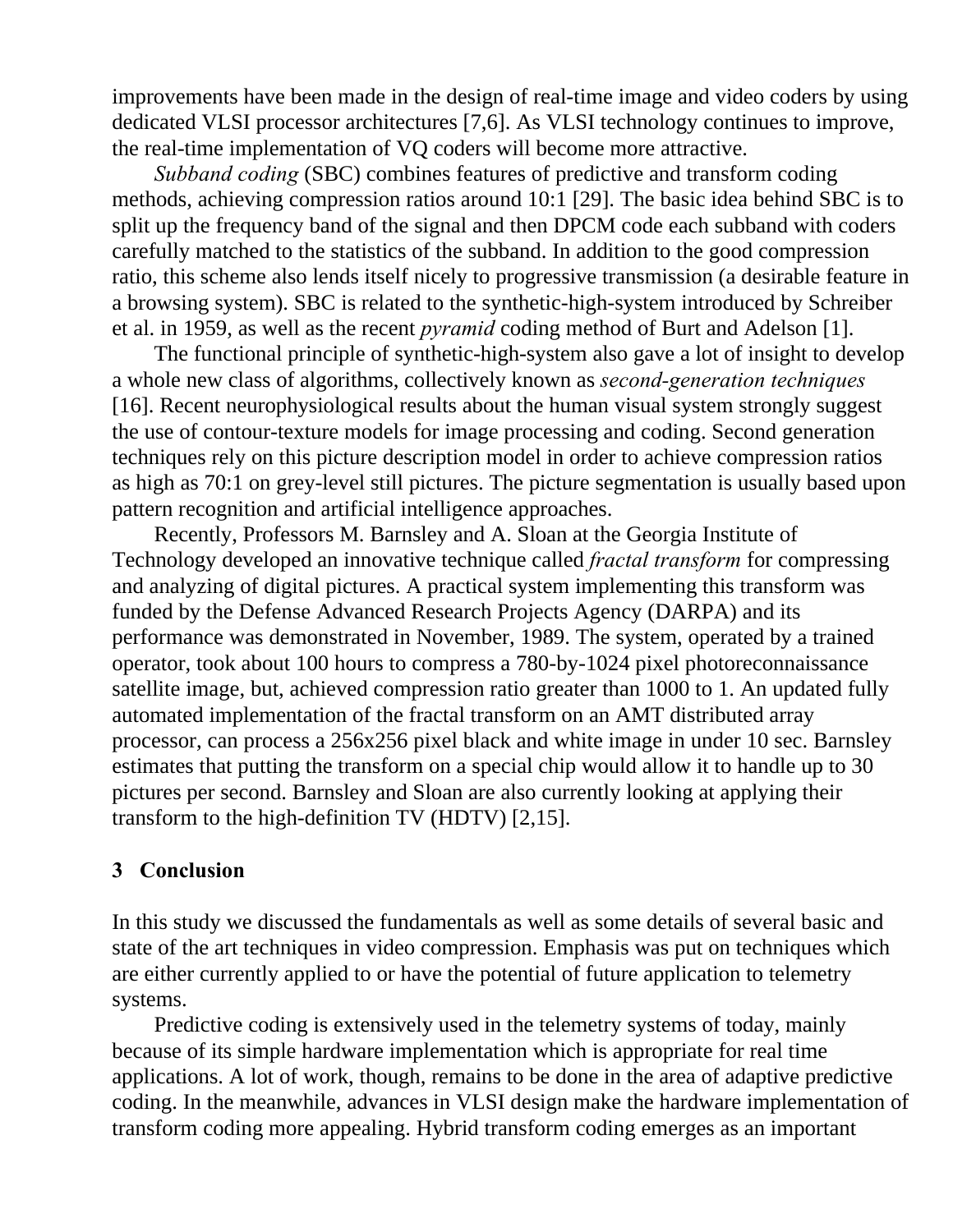compromise between the superior performance of the transform coding and the simplicity of the DPCM. Telemetry systems have to benefit a lot from the research done in the area of hybrid transform for commercial applications (videoconference). The introduction of more powerful computing machines and special purpose hardware to the modern telemetry systems facilitates the employernent of more advanced data compression schemes like the second generation techniques or fractal transformation.

#### **References**

- [1] P. Burt and E. Anderson. The Laplacian pyramid as a compact image code. *IEEE Trans. Commun*., COM-31:532-540, April 1983.
- [2] B. Cipra. Image capture by computer. *Science*, 243:1288-1289, Marc. 10 1989.
- [3] R.J. Clark. Hybrid intraframe transform coding of image data. *IEE Proc*., 131(Part F, 1):2-6, Feb. 1984.
- [4] J.H. Conway and N.J.A. Sloane. A fast encoding method for lattice codes and quantizers. *IEEE Trans. Info. Theory*, IT-29:820-824, Nov. 1983.
- [5] J. Mitchel D. Anastassiou, W. Pennebaker. Gray-scale image coding for freezeframe videoconferencing. *IEEE Trans. Comm*., COM-34:382-394, Apr. 1986.
- [6] G. Davidson, P. Cappello, and A. Gersho. Systolic architectures for vector quantization. *Acoust. Speech Sign. Proc., Magazine*, 36(10), Oct. 1988.
- [7] R. Dianysian and R. Baker. A VLSI chip set for real time VQ of image sequences. In *Proc. IEEE Int. Symp. Circ. Syst*., pages 221-224, 1987.
- [8] P. Farrelle and A.K. Jain. Recursive Block Coding- a new approach to Transform Coding. *IEEE Trans. Comm*., COM-34:161-179, Febr. 1986.
- [9] S. Gattis. Ruggerized TV compression equipment for test range systems. In *Intern. Telemetering Conference*, pages 355-361, 1988.
- [10] R.M. Gray. Vector quantization. *Acoust. Speech Sign. Proc., Magazine*, Nov. 1984.
- [11] W. Moore J. West. A DPCM approach to video compression. In *Intern. Telemetering Conference*, pages 363-370, 1988.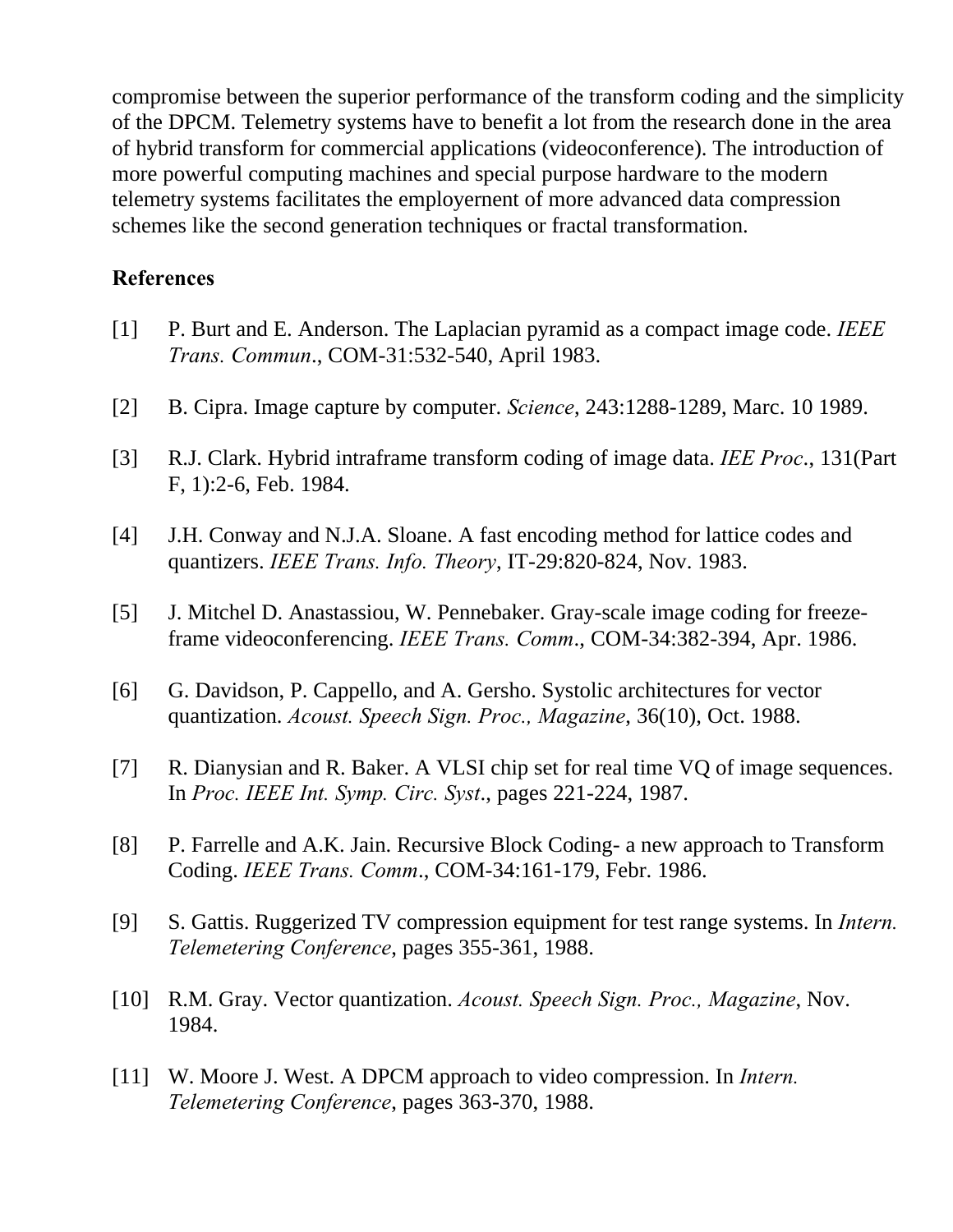- [12] A.K. Jain. A sinusoidal family of unitary transforms. *IEEE Trans. Pattern Anal. Mach. Intell*., PAMI-1:356-365, Oct. 1979.
- [13] A.K. Jain. Image data compression: a review. *Proc. IEEE*, 69(3):349-389, Mar. 1981.
- [14] A. Heiman K. Rose. Enhancement of 1-D vldpcm images corrupted by transmission errors. *IEEE Trans. Comm*., COM-37:373-379, Apr. 1989.
- [15] S. Kandebo. Fractals research furthers digitized image compression. *Aviation Week*, pages 91-95, April 1988.
- [16] M. Kunt, A. Ikonomopoulos, and M. Kocher. Second-Generation Image coding techniques. *Proceedings of IEEE*, 73(4):549-574, April 1985.
- [17] S. Kwatra, C. Lin, and W. Whyte. An adaptive algorithm for motion compensated color image coding. *IEEE Trans. Comm*., COM-35:747-754, July 1987.
- [18] J. Limb, C. Rubinstein, and J. Thompson. Digital coding of color video signals. *IEEE Trans. Com*., COM-25:1329-1385, 1977.
- [19] Y. Linde, A. Buzo, and R. Gray. An algorithm for vector quantizer designs. *IEEE Trans. Commun*., COM-28:84-95, Jan. 1980.
- [20] H. Malvar and D. Staelin. The LOT: Transform coding without blocking effects. IEEE *Acoust. Speech. Sign. Proc*., 37(4):553-559, April 1989.
- [21] R. Means, E. Wrench, and H. Whitehouse. Image transmission via spreadspectrum techniques. Technical Report ARPA-QR6, ARPA Quartely Techn. Report, Jan. 1975.
- [22] AN Netravali and B.G. Haskel. *Digital Pictures: Representation and Compression*. Plenum, 1988.
- [23] J. Rieger and S. Gattis. Draft Standard for Digital Transmission of TV signals. In *Intern. Telemetering Conference*, pages 337-345, 1988.
- [24] S. Sabri. Movement compensated interframe prediction for NTSC color TV signals. *IEEE Trans. Comm*., COM-32:954-968, Aug. 1984.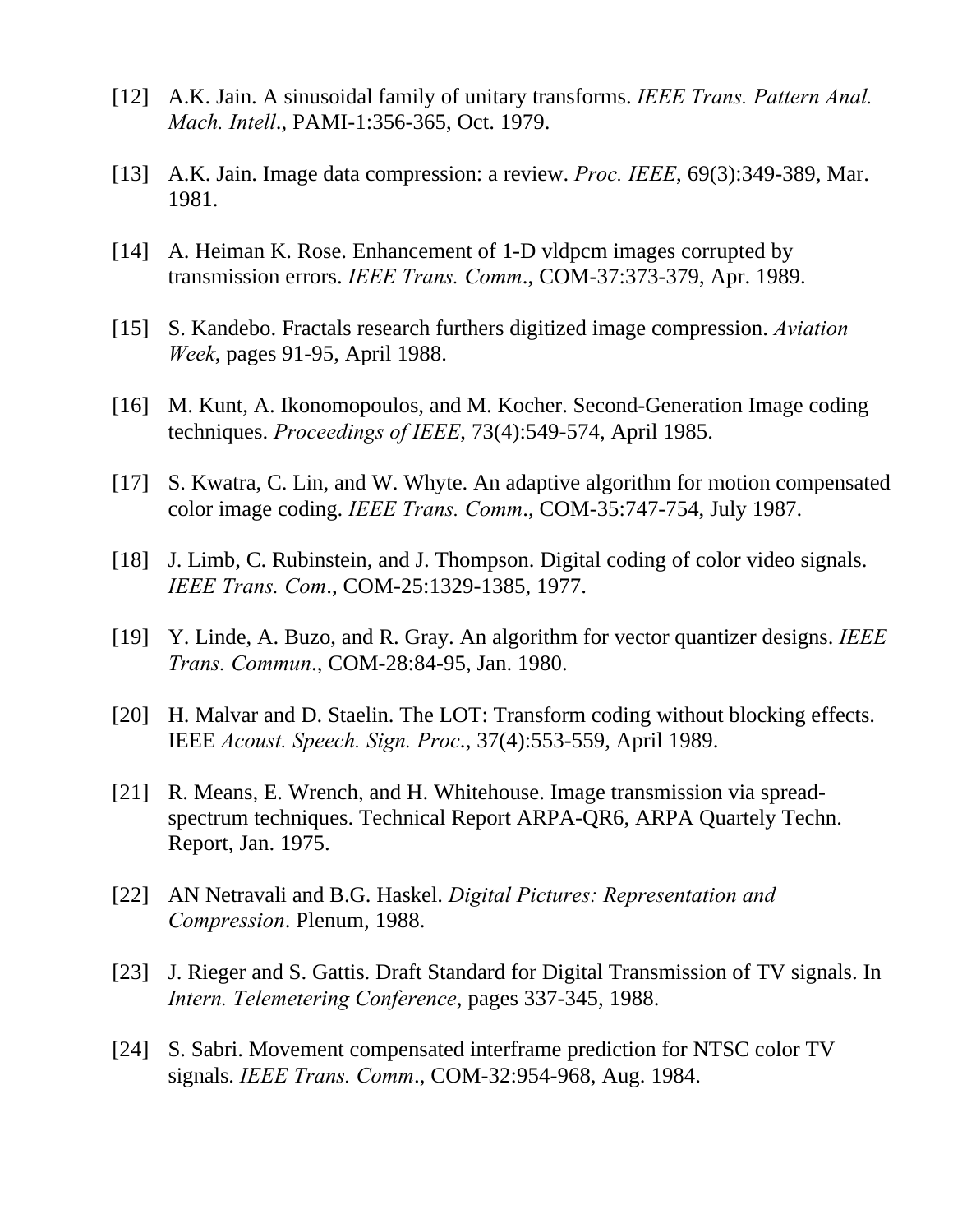- [25] R. Schaphorst and C. Comeau. Digital color TV Telemetry. In *Intern. Telemetering Conference*, pages 131-138,1988.
- [26] M.T. Sun, L. Wu, and M.L. Liou. A concurrent architecture for VLSI implementation of Discrete Cosine Transform. *IEEE Circ. and Systems*, CAS-34(8):992-994, Aug. 1987.
- [27] T.A. Welch. A technique for high-performance data compression. *IEEE Computer*, pages 8-19, June 1984.
- [28] S.A. Werness. Application of predictive compression methods to synthetic aperture radar imagery I,II. *Optic. Engin*., 26(12):1200-1218, 1987.
- [29] J. Woods and S. O'Neal. Subband coding of images. *Acoust. Speech Sign. Proc., Magazine*, 34(5):1278-1288, Oct. 1986.